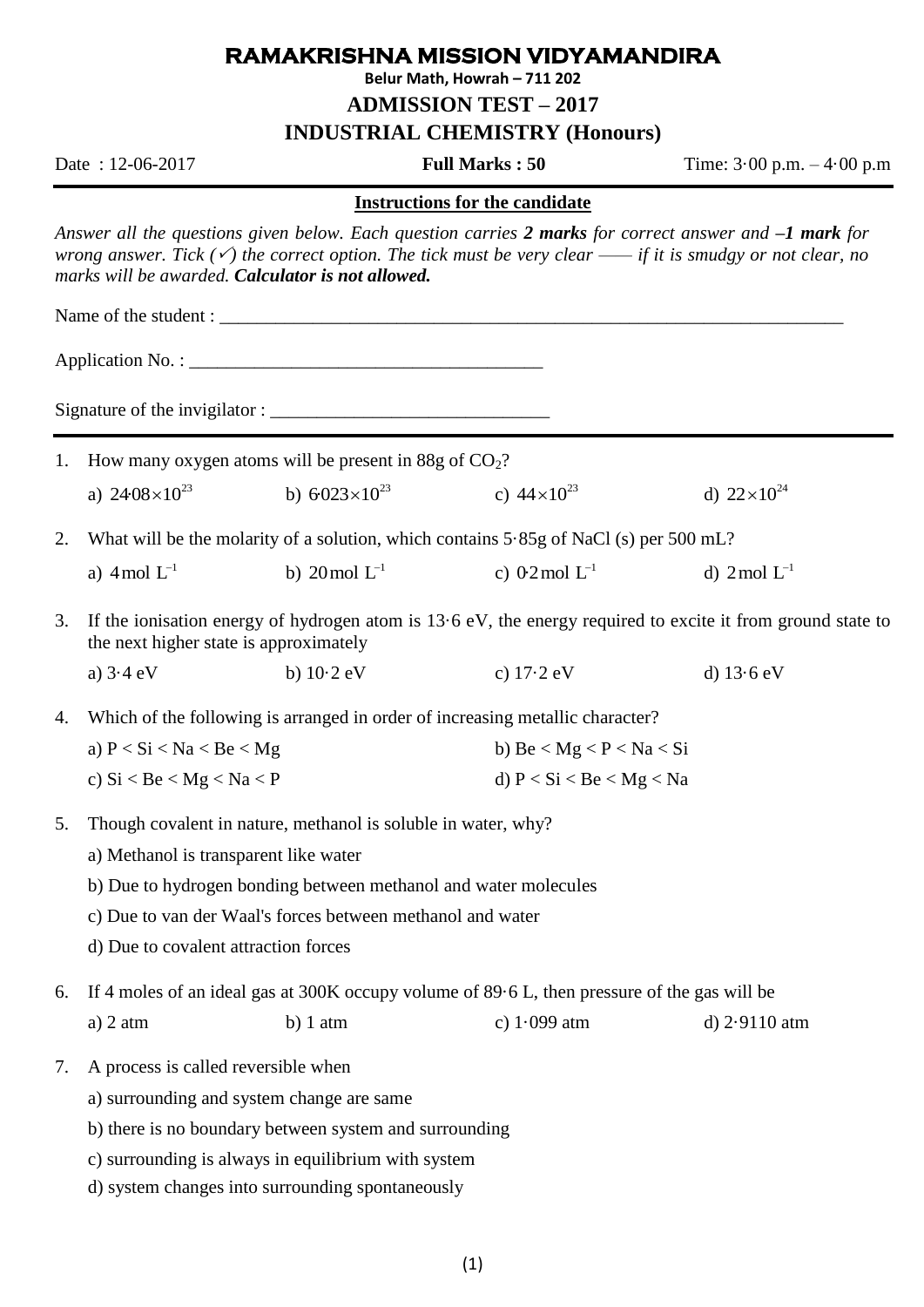| 8. | Which of the following is not Lewis acid?                                                                                                                                              |                                                                                   |                                         |                      |  |  |  |
|----|----------------------------------------------------------------------------------------------------------------------------------------------------------------------------------------|-----------------------------------------------------------------------------------|-----------------------------------------|----------------------|--|--|--|
|    | a) $BF_3$                                                                                                                                                                              | b) $AlCl3$                                                                        | c) $FeCl3$                              | d) $PH_3$            |  |  |  |
| 9. | How many hydrogen bonded water molecules are associated with CuSO <sub>4</sub> 5H <sub>2</sub> O?                                                                                      |                                                                                   |                                         |                      |  |  |  |
|    | a) Five                                                                                                                                                                                | b) One                                                                            | c) Four                                 | d) Three             |  |  |  |
|    | 10. Which of the following is not present in portland cement?                                                                                                                          |                                                                                   |                                         |                      |  |  |  |
|    | a) $Ca3Al2O6$                                                                                                                                                                          | b) $Ca3SiO5$                                                                      | c) $Ca2SiO4$                            | d) $Ca_3(PO_4)_2$    |  |  |  |
|    | 11. Gypsum is added to portland cement to                                                                                                                                              |                                                                                   |                                         |                      |  |  |  |
|    | a) fasten the process of setting                                                                                                                                                       |                                                                                   | b) slow down the process of setting     |                      |  |  |  |
|    | c) improve the colour of the cement                                                                                                                                                    |                                                                                   | d) increase the melting point of cement |                      |  |  |  |
|    | 12. In $SiO_4^{4-}$ , the tetrahedral molecule, two oxygen atoms are shared in                                                                                                         |                                                                                   |                                         |                      |  |  |  |
|    | a) sheet silicates                                                                                                                                                                     |                                                                                   | b) double-chain silicates               |                      |  |  |  |
|    | c) chain silicates                                                                                                                                                                     |                                                                                   | d) three-dimensional silicates          |                      |  |  |  |
|    | 13. Which type of intermediate (A) is formed during the reaction?<br>$CH_3CH_2-N = N-CH_2CH_3 \xrightarrow{Heat} (A) + N_2$                                                            |                                                                                   |                                         |                      |  |  |  |
|    | a) Carbocation                                                                                                                                                                         | b) Carbanion                                                                      | c) Free radical                         | d) Carbene           |  |  |  |
|    | 14. Which of the following species is aromatic?                                                                                                                                        |                                                                                   |                                         |                      |  |  |  |
|    |                                                                                                                                                                                        | $\mathbf{b}$                                                                      | C)                                      | d)                   |  |  |  |
|    |                                                                                                                                                                                        | 15. Incomplete combustion of petrol or diesel in automobile engine produces       |                                         |                      |  |  |  |
|    | a) CO and $H_2O$ vapours b) CO and $NO_2$                                                                                                                                              |                                                                                   | c) CO                                   | d) SO <sub>2</sub>   |  |  |  |
|    |                                                                                                                                                                                        | 16. How many chloride ions are surrounding sodium ion in sodium chloride crystal? |                                         |                      |  |  |  |
|    | $a)$ 4                                                                                                                                                                                 | b)8                                                                               | c) 6                                    | $d)$ 12              |  |  |  |
|    |                                                                                                                                                                                        | 17. Which of the following does not represent a type of crystal system?           |                                         |                      |  |  |  |
|    | a) Triclinic                                                                                                                                                                           | b) Monoclinic                                                                     | c) Rhombohedral                         | d) Isotropical       |  |  |  |
|    | 18. Specific conductance of 0.1 M NaCl solution is $1.01 \times 10^{-2}$ ohm <sup>-1</sup> cm <sup>-1</sup> . Its molar conductance in ohm <sup>-1</sup> cm <sup>2</sup><br>$mol-1$ is |                                                                                   |                                         |                      |  |  |  |
|    | a) $1.01 \times 10^2$                                                                                                                                                                  | b) $1.01 \times 10^3$                                                             | c) $1.01 \times 10^4$                   | d) $1.01$            |  |  |  |
|    | 19. Half-life period of a first order reaction is 10 min. What percentage of the reaction will be completed in<br>100 min?                                                             |                                                                                   |                                         |                      |  |  |  |
|    | a) $25%$                                                                                                                                                                               | b) $50%$                                                                          | c) $99.9%$                              | d) $75%$             |  |  |  |
|    | 20. The activity of an enzyme become ineffective                                                                                                                                       |                                                                                   |                                         |                      |  |  |  |
|    | a) at low temperature                                                                                                                                                                  | b) at atmospheric pressure c) at high temperature                                 |                                         | d) in aqueous medium |  |  |  |

(2)